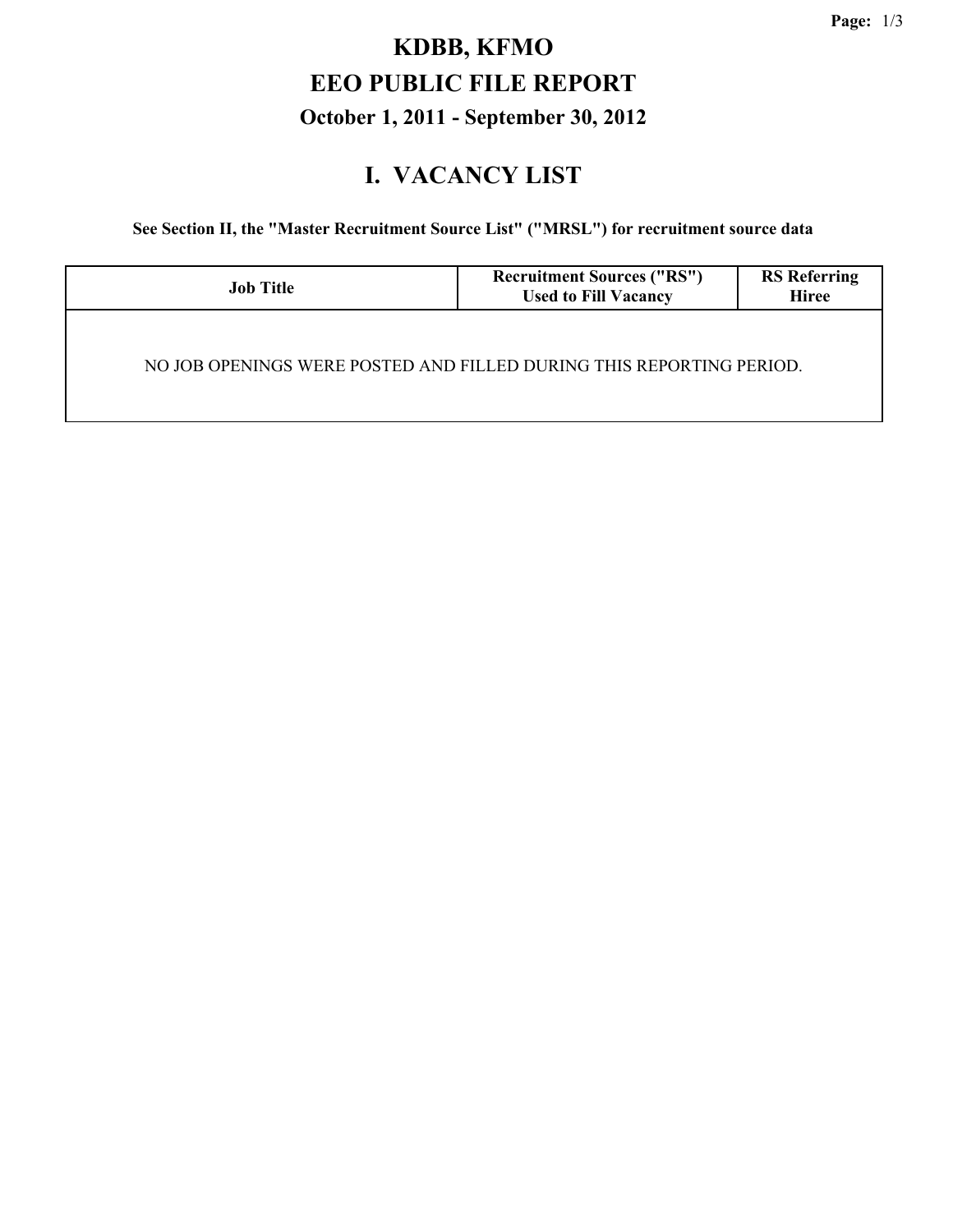# **KDBB, KFMO EEO PUBLIC FILE REPORT October 1, 2011 - September 30, 2012**

## **II. MASTER RECRUITMENT SOURCE LIST ("MRSL")**

| <b>RS</b><br><b>Number</b>                                                                  | <b>RS</b> Information | <b>Source Entitled</b><br>to Vacancy<br><b>Notification?</b><br>(Yes/No) | <b>No. of Interviewees</b><br><b>Referred by RS</b><br>Over<br><b>Reporting Period</b> |  |  |  |  |
|---------------------------------------------------------------------------------------------|-----------------------|--------------------------------------------------------------------------|----------------------------------------------------------------------------------------|--|--|--|--|
| AS NOTED IN SECTION I, NO JOB OPENINGS WERE POSTED AND FILLED DURING THIS REPORTING PERIOD. |                       |                                                                          |                                                                                        |  |  |  |  |